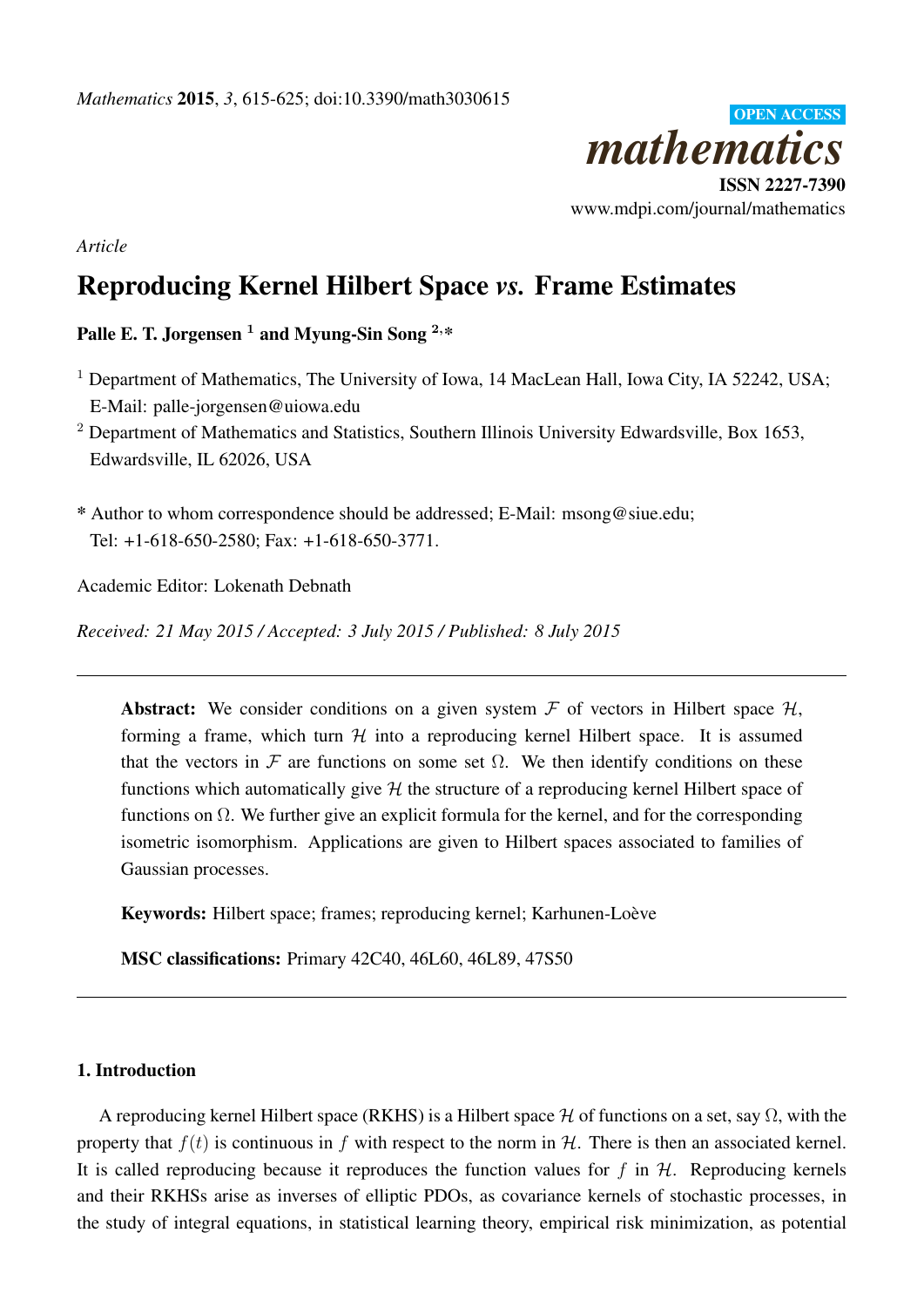kernels, and as kernels reproducing classes of analytic functions, and in the study of fractals, to mention only some of the current applications. They were first introduced in the beginning of the 20ties century by Stanisaw Zaremba and James Mercer, Gábor Szegö, Stefan Bergman, and Salomon Bochner. The subject was given a global and systematic presentation by Nachman Aronszajn in the early 1950s. The literature is by now vast, and we refer to the following items from the literature, and the papers cited there  $[1,4,7,12,15,16]$  $[1,4,7,12,15,16]$  $[1,4,7,12,15,16]$  $[1,4,7,12,15,16]$  $[1,4,7,12,15,16]$  $[1,4,7,12,15,16]$ . Our aim in the present paper is to point out an intriguing use of reproducing kernels in the study of frames in Hilbert space.

# 2. An Explicit Isomorphism

Let H be a separable Hilbert space, and let  $\{\varphi_n\}_{n\in\mathbb{N}}$  be a system of vectors in H. Then we shall study relations of  $H$  as a reproducing kernel Hilbert space (RKHS) subject to properties imposed on the system  $\{\varphi_n\}_{n\in\mathbb{N}}$ . An RKHS is a Hilbert space H of functions on some set  $\Omega$  such that for all  $t \in \Omega$ , there is a (unique)  $K_t \in \mathcal{H}$  with  $f(t) = \langle K_t, f \rangle_{\mathcal{H}}$ , for all  $t \in \Omega$ , for all  $f \in \mathcal{H}$ . In the theorem below we study what systems of functions

<span id="page-1-0"></span>
$$
\varphi_n \in \mathcal{H} \cap \{\text{functions on some set } \Omega\} \tag{1}
$$

yield RKHSs; *i.e.*, if  $\{\varphi_n\}_{n\in\mathbb{N}}$  satisfies [\(1\)](#page-1-0), what additional conditions are required to guarantee that H is an RKHS?

Given  $\{\varphi_n\}_{n\in\mathbb{N}}\subset\mathcal{H}$ , we shall introduce the Gramian  $G = (\langle\varphi_i,\varphi_j\rangle_{\mathcal{H}})$  considered as an  $\infty\times$ ∞−matrix.

Under mild restrictions on  $\{\varphi_n\}_{n\in\mathbb{N}}$ , it turns out that G defines an unbounded (generally) selfadjoint linear operator

<span id="page-1-1"></span>
$$
l^2 \stackrel{G}{\to} l^2
$$

$$
(G(c_j))_k = \sum_{j \in \mathbb{N}} \langle \varphi_k, \varphi_j \rangle_{\mathcal{H}c_j}
$$
 (2)

Let  ${\cal F}$  denote finitely supported sequence with [\(2\)](#page-1-1) defined on all finitely supported sequence  $(c_j)$   ${\cal F}$  in  $l^2$ , *i.e.*,  $(c_i) \in \mathcal{F}$  if and only if there exists  $n \in \mathbb{Z}_+$  such that  $c_i = 0$ , for all  $j \geq n$ ; but note that n depends the sequences. Denoting  $\delta_j$  the canonical basis in  $l^2$ ,  $\delta_j(j) = \delta_{i,j}$ , note  $\mathcal{F} = span{\delta_j | j \in \mathbb{N}}$ .

Further, note that the RHS in [\(2\)](#page-1-1) is well defined when  $\sum_j |\langle \varphi_k, \varphi_j \rangle_{\mathcal{H}}|^2 < \infty$ , for all  $k \in \mathbb{N}$ .

- Remark 1. *1. Since the statement of our result entails* G<sup>−</sup><sup>1</sup> *(inverse Gramian, it is actually a pseudo-inverse, see below), we will add a few comments about this point. It is known to specialists in frame theory, but to make the presentation self-contained we add a lemma giving equivalent properties and conditions for* G<sup>−</sup><sup>1</sup> *.*
- *2. The Gramian of a frame is invertible if and only if the frame is a Riesz basis.*
- *3. By definition a frame refers to a fixed Hilbert space, say* H*, and then a system of vectors in* H *satisfying an axiomatic a priori estimate, see [\(11\)](#page-3-0). But because of applications to stochastic processes (see Section [3\)](#page-7-0) it is natural to consider frames in some specified Hilbert space which in fact consists of function on some set, say* Ω *(given at the outset).*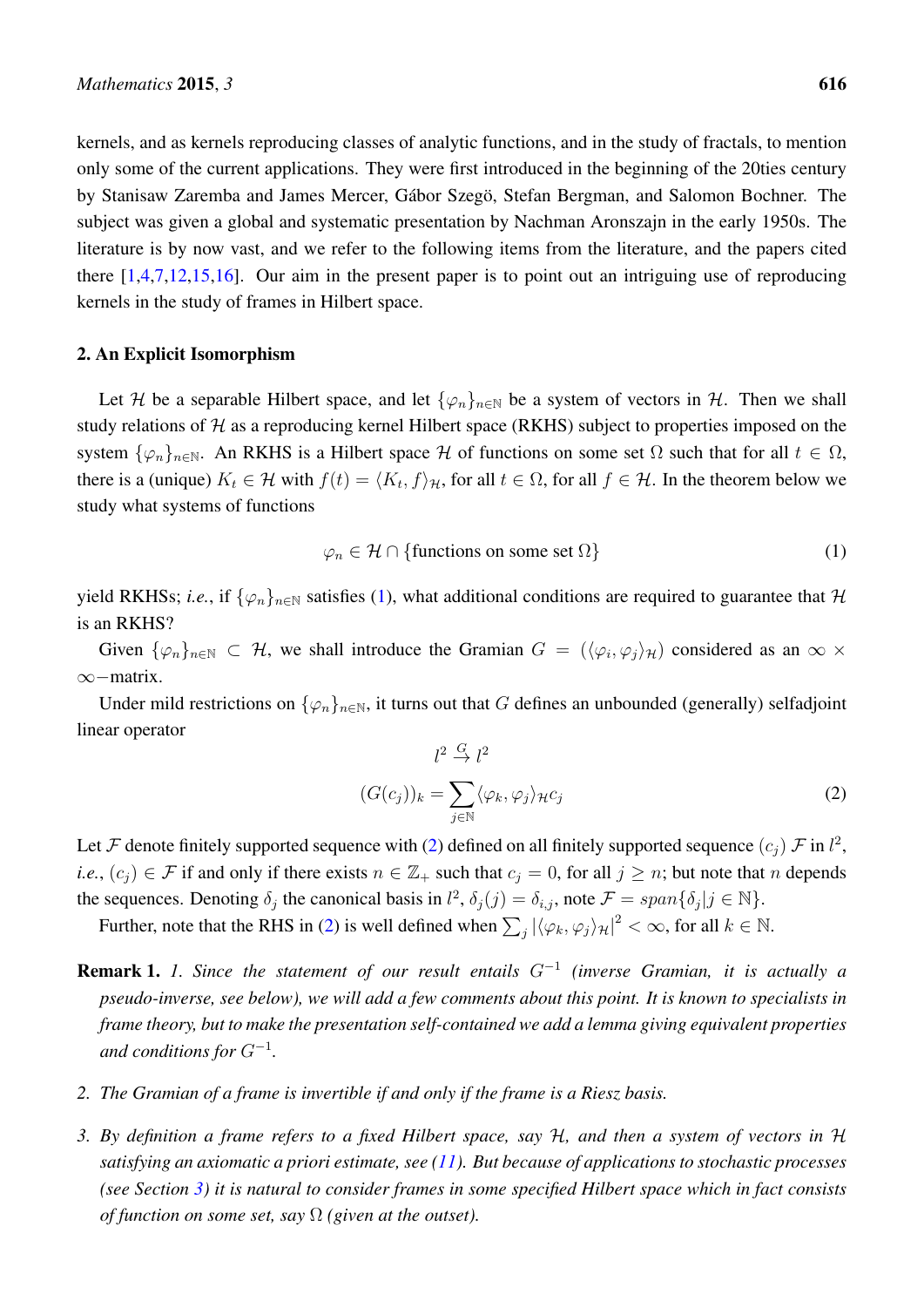*4. Our concern here is to make the connection between the initial Hilbert space* H *(with frame vectors) and an associated reproducing kernel Hilbert space of functions on* Ω*. An application to the study of Gaussian processes is motivating our approach.*

<span id="page-2-0"></span>**Theorem 1.** *Suppose*  $H$ ,  $\{\varphi_n\}$  *are given. Assume that* 

- *(a) each*  $\varphi_n$  *is a function on*  $\Omega$  *where*  $\Omega$  *is a given set*
- *(b)*  $\{\varphi_n\}$  *is a frame in* H, see [\(10\)](#page-3-1) and [\(11\)](#page-3-0), and that
- $(c) \{ \varphi_n(t) \} \in l^2$ , for all  $t \in \Omega$

*then* H *is a reproducing kernel Hilbert space (RKHS) with kernel*

<span id="page-2-3"></span>
$$
K^{G}(s,t) = \langle l(s), G^{-1}l(t) \rangle_{2} = l(s)^{*}G^{-1}l(t)
$$
\n(3)

 $\mathcal{L}$  where  $l(t) = \{\varphi_n(t)\} \in l^2$ , and where G is the Gramian of  $G = (\langle \varphi_n, \varphi_m \rangle_{\mathcal{H}})$ . Moreover, G defines *selfadjoint operator in* l <sup>2</sup> *with dense domain, and we get an isometric isomorphism*

<span id="page-2-1"></span>
$$
\mathcal{H}_{RK} \stackrel{T_G}{\rightarrow} \mathcal{H} \tag{4}
$$

 $T_G(\sum_n c_n \varphi_n) = T^*c$  where  $T$  is the frame operator.

**Proof of Theorem [1.](#page-2-0) Overview:** Since  $\{\varphi_n\} \subset \mathcal{H}$  is a frame, the Gramian  $G_{mn} := \langle \varphi_m, \varphi_n \rangle_{\mathcal{H}}$ , is an  $\infty \times \infty$  matrix defining a bounded operator  $l^2 \to l^2$ , invertible with  $(G^{-1})_{mn}$  such that

$$
\sum_{k=1}^{\infty} (G^{-1})_{mk} \langle \varphi_k, \varphi_n \rangle_{\mathcal{H}} = \delta_{m,n}
$$

and the reproducing kernel of H is  $\sum_m \sum_n \overline{\varphi_m(s)} G_{mn}^{-1} \varphi_n(t) = \langle l(s), G^{-1}l(t) \rangle_2$ 

**Proof of Theorem [1.](#page-2-0)** (details) By [\(4\)](#page-2-1) and Lemma [10,](#page-6-0) the frame operators T and  $T^*$  are as follows: Given  $\mathcal{H}, \{\varphi_n\}$ , set

$$
\begin{cases}\nT: \mathcal{H} \to l^2 \\
T^*: l^2 \to \mathcal{H}\n\end{cases} (5)
$$

to be the two linear operators

$$
Tf = (\langle \varphi_n, f \rangle_{\mathcal{H}})
$$

and adjoint  $T^*$  as follows:

$$
T^*c = \sum_n c_n \varphi_n
$$

Lemma 2. *We have*

<span id="page-2-2"></span>
$$
\langle Tf, c \rangle_{l^2} = \langle f, T^*c \rangle_{\mathcal{H}}, \quad \text{and} \quad T^*Tf = \sum \langle \varphi_n, f \rangle \varphi_n, \quad \forall f \in \mathcal{H}, \quad \forall c \in l^2 \tag{6}
$$

$$
(TT^*c)_n = (Gc)_n = \sum_m G_{nm}c_m, \quad \forall c \in l^2
$$
\n<sup>(7)</sup>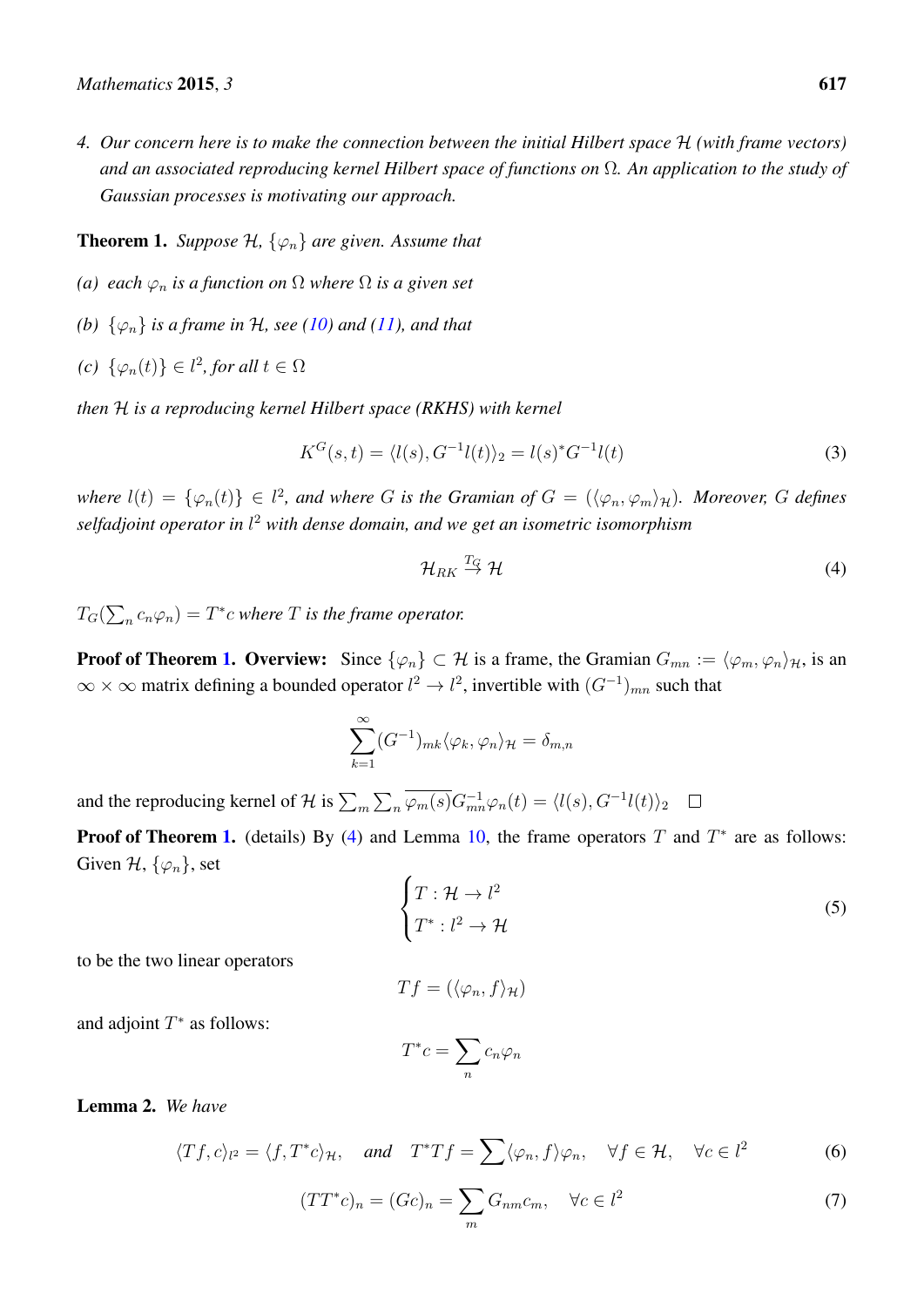Do the real case first, then it is easy to extend to complex valued functions.

Note that  $TT^*$  is an operator in  $l^2$ , *i.e.*,

 $l^2\stackrel{TT^*}{\rightarrow}l^2$ 

It has a matrix-representation as follows

<span id="page-3-3"></span>
$$
(TT^*)_{i,j} = \langle \delta_i, TT^* \delta_j \rangle_{l^2}
$$
\n(8)

<span id="page-3-2"></span>Lemma 3. *We have*

<span id="page-3-4"></span>
$$
(TT^*)_{i,j} = G_{i,j} = \langle \varphi_i, \varphi_j \rangle_{\mathcal{H}}, \quad \forall (i,j) \in \mathbb{N} \times \mathbb{N}
$$
\n(9)

Proof of Lemma [3.](#page-3-2) By [\(8\)](#page-3-3), we have

$$
(TT^*)_{i,j} = \langle \delta_i, TT^* \delta_j \rangle_{l^2}
$$

$$
= \langle T^* \delta_i, T^* \delta_j \rangle_{\mathcal{H}}
$$

$$
= \langle \varphi_i, \varphi_j \rangle_{\mathcal{H}} = G_{i,j}
$$

which is the desired conclusion [\(9\)](#page-3-4).  $\Box$ 

Both  $T^*T$  and  $TT^*$  are self-adjoint: If  $B_i$ ,  $i = 1, 2$  are the constants from the frame estimates, then:

<span id="page-3-1"></span>
$$
B_1 ||c||_2^2 \le ||T^*c||_{{\mathcal{H}}}^2 \le B_2 ||c||_2^2 \quad \forall c \in l^2, \quad \text{and} \tag{10}
$$

<span id="page-3-0"></span>
$$
B_1 \|f\|_{\mathcal{H}}^2 \le \|Tf\|_{l^2}^2 \le B_2 \|f\|_{\mathcal{H}}^2 \quad \forall f \in \mathcal{H}
$$
\n(11)

equivalently

$$
B_1||f||_{\mathcal{H}}^2 \le \sum_n |\langle \varphi_n, f \rangle_{\mathcal{H}}|^2 \le B_2||f||_{\mathcal{H}}^2
$$

Set

$$
K(s,t) = \sum_{n=1}^{\infty} \varphi_n(s)^* \varphi_n(t) = l(s)^* l(t) = \langle l(s), l(t) \rangle_2
$$
\n(12)

We have

 $B_1 I_{l^2} \leq TT^* \leq B_2 I_{l^2}$ , and  $B_1I_{\mathcal{H}} \leq T^*T \leq B_2I_{\mathcal{H}}$ 

If  $B_1 = B_2 = 1$ , then we say that  $\{\varphi_n\}_{n \in \mathbb{N}}$  is a Parseval frame.

For the theory of frames and some of their applications, see e.g., [\[5](#page-9-4)[,6\]](#page-9-5) and the papers cited there.

By the polar-decomposition theorems, see e.g., [\[11\]](#page-9-6) we conclude that there is a unitary isomorphism  $u: \mathcal{H} \to l^2$  such that  $T = u(T^*T)^{1/2} = (TT^*)^{1/2}u$ ; and so in particular, the two s.a. operators  $T^*T$  and  $TT^*$  are unitarily equivalent.

#### Definition 4.

$$
l(t) = (\varphi_n(t)) \in l^2 \tag{13}
$$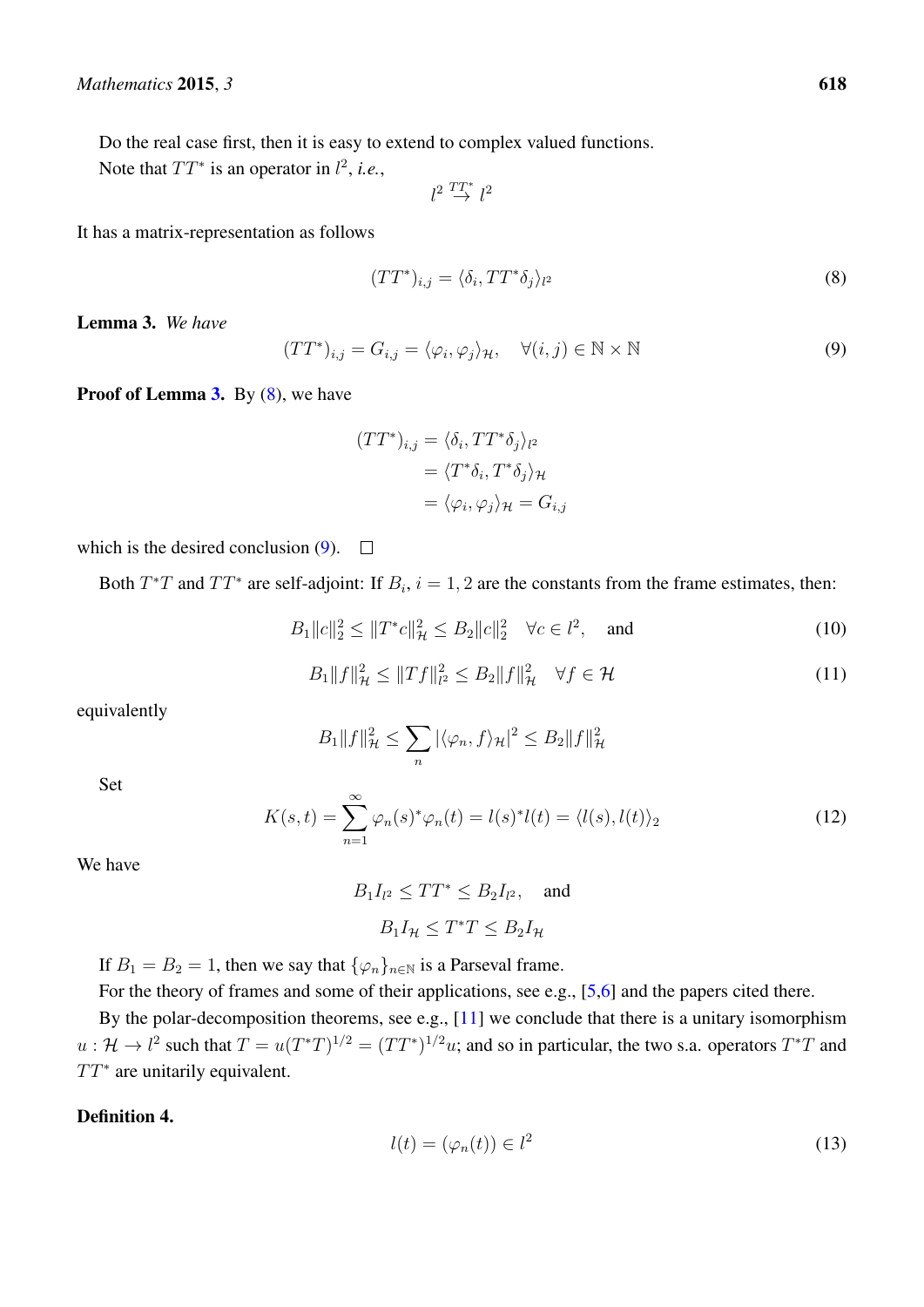Therefore  $(T^*T)^{-1/2}$  is well defined  $\mathcal{H} \to \mathcal{H}$ . Now [\(6\)](#page-2-2) holds if and only if

$$
f = \sum \langle (T^*T)^{-1/2} \varphi, f \rangle (T^*T)^{-1/2} \varphi_n
$$

or equivalently:

<span id="page-4-4"></span>
$$
f = \sum \langle \psi_n, f \rangle_{\mathcal{H}} \psi_n \tag{14}
$$

where

$$
\psi_n := (T^*T)^{-1/2}\varphi_n \tag{15}
$$

Here we used that  $T^*T$  is a selfadjoint operator in H, and it has a positive spectral lower bound; where  $\{\varphi_i\}_{i\in\mathbb{N}}$  is assumed to be a frame.  $\Box$ 

<span id="page-4-0"></span>**Lemma 5.** *There is an operator*  $L : \mathcal{H} \to \mathcal{H}$  *(the Lax-Milgram operator) such that* 

<span id="page-4-2"></span>
$$
\sum_{n=1}^{\infty} \langle f, \varphi_n \rangle_{\mathcal{H}} \langle \varphi_n L g \rangle_{\mathcal{H}} = \langle f, g \rangle_{\mathcal{H}}
$$
 (16)

*holds for all*  $f \in H$ *.* 

**Proof of Lemma [5.](#page-4-0)** We shall apply the Lax-Milgram lemma [\[11\]](#page-9-6), p. 57 to the sesquilinear form

<span id="page-4-1"></span>
$$
\mathcal{B}(f,g) = \sum_{n=1}^{\infty} \langle f, \varphi_n \rangle_{\mathcal{H}} \langle \varphi_n, g \rangle_{\mathcal{H}}, \quad \forall f, g\mathcal{H}
$$
 (17)

Since  $\{\varphi_n\}_{n=1}^{\infty}$  is given to be a frame in H, then our frame-bounds  $B_1 > 0$  and  $B_2 < \infty$  such that [\(11\)](#page-3-0) holds. Introducing  $\beta$  from [\(17\)](#page-4-1) this into

$$
B_1||f||_{\mathcal{H}}^2 \le \mathcal{B}(f,f) \le B_2||f||_{\mathcal{H}}^2, \quad \forall f\mathcal{H}
$$
\n
$$
(18)
$$

The existence of the operator L as stated in [\(16\)](#page-4-2) now follows from the Lax-Milgram lemma.  $\Box$ 

**Corollary 6.** Let  $H$ ,  $\{\varphi_n\}$ ,  $T$ ,  $T^*$  be as in Lemma [8;](#page-5-0) and let L be the Lax-Milgram operator; then  $L = (T^*T)^{-1}.$ 

<span id="page-4-3"></span>**Lemma 7.** *The kernel*  $K^G(\cdot, \cdot)$  *on*  $\Omega \times \Omega$  *from* [\(3\)](#page-2-3) *is well-defined and positive definite.* 

Proof of Lemma [7.](#page-4-3) We must show that all the finite double summations

$$
\sum_i \sum_j \overline{c_i} c_j K^G(t_i,t_j)
$$

are  $\geq 0$ , whenever  $(c_i)$  is a finite system of coefficients, and  $(t_i)$  is a finite sample of points in  $\Omega$ . Now fix  $(c_i)$  and  $(t_i)$  as specified, and, for  $n \in \mathbb{N}$ , set

$$
F_n := \sum_i c_i \varphi_n(t_i)
$$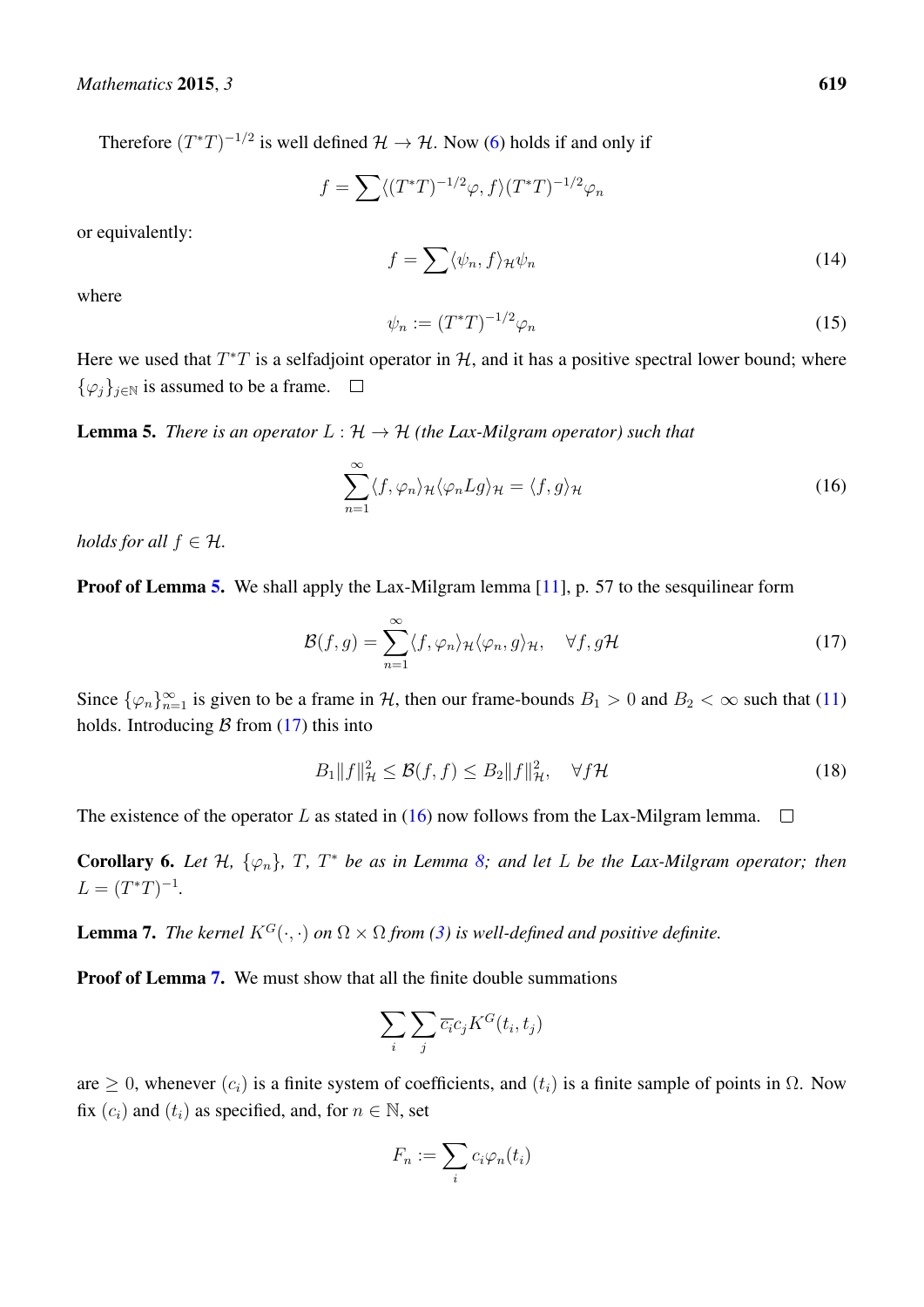then we have the following:

$$
\sum_{i} \sum_{j} \overline{c_i} c_j K^G(t_i, t_j) = \sum_{i} \sum_{j} \overline{c_i} c_j \langle l(t_i), G^{-1}l(t_j) \rangle_{l^2}
$$

$$
= \sum_{i} \sum_{j} \overline{c_i} c_j \sum_{m} \sum_{n} \overline{\varphi_m(t_i)} G^{-1}_{m,n} \varphi_n(t_j)
$$

$$
= \sum_{m} \sum_{n} \overline{F_m} G^{-1}_{m,n} F_n \ge 0.
$$

 $\Box$ 

<span id="page-5-0"></span>Lemma 8. *We have the following:*

<span id="page-5-3"></span>
$$
\psi_n(t) = (G^{-1/2}\varphi)_n(t) = \sum_{m=1}^{\infty} (G_{nm}^{-1/2}\varphi_m)(t) = G^{-1/2}l(t)_n
$$
\n(19)

and these functions are in the RKHS of the kernel  $K^G$  from [\(3\)](#page-2-3).

Proof of Lemma [8.](#page-5-0) Begin with (the frame identity):

$$
(T^*T)\varphi_n \underset{by(6)}{=} \sum_{m=1}^{\infty} \langle \varphi_m, \varphi_n \rangle \varphi_m = (Gl)_n, \quad \forall n \in \mathbb{Z}_+, \text{ where } l = \begin{bmatrix} \varphi_1 \\ \varphi_2 \\ \vdots \end{bmatrix}
$$
 (20)

if and only if

$$
(T^*T)l(t) = G(l(t))
$$

Now approximate  $\sqrt{x}$  with polynomials (Weierstrass), and we get

<span id="page-5-1"></span>
$$
(T^*T)^{-1/2}l(t) = G^{-1/2}l(t)
$$
\n(21)

Recall,  $\psi_n = (T^*T)^{-1/2} \varphi_n$ .  $\psi_n(t) = (G^{-1/2}l(t))_n$ . Now rewrite [\(14\)](#page-4-4) as

<span id="page-5-2"></span>
$$
f(t) = \sum_{n=1}^{\infty} \langle \psi_n, f \rangle_{\mathcal{H}} \psi_n(t) = \sum_{n=1}^{\infty} \langle G^{-1/2} \varphi_n, f \rangle_{\mathcal{H}} (G^{-1/2} \varphi)_n(t) = \langle K_t^G, f \rangle
$$
 (22)

where

$$
K_t^G = \sum_{n=1}^{\infty} G^{-1/2} \varphi_n(\cdot) (G^{-1/2} \varphi_n)(t)
$$
  
=  $K^G(s, t) = \sum_{n=1}^{\infty} (G^{-1/2} \varphi_n)(s) (G^{-1/2} \varphi_n)(t)$   
=  $\langle G^{-1/2}l(s), G^{-1/2}l(t) \rangle_2$   
=  $\langle l(s), G^{-1}l(t) \rangle_2$ 

For the complex case, the result still holds, mutatis mutandis; one only needs to add the complex conjugations. $\Box$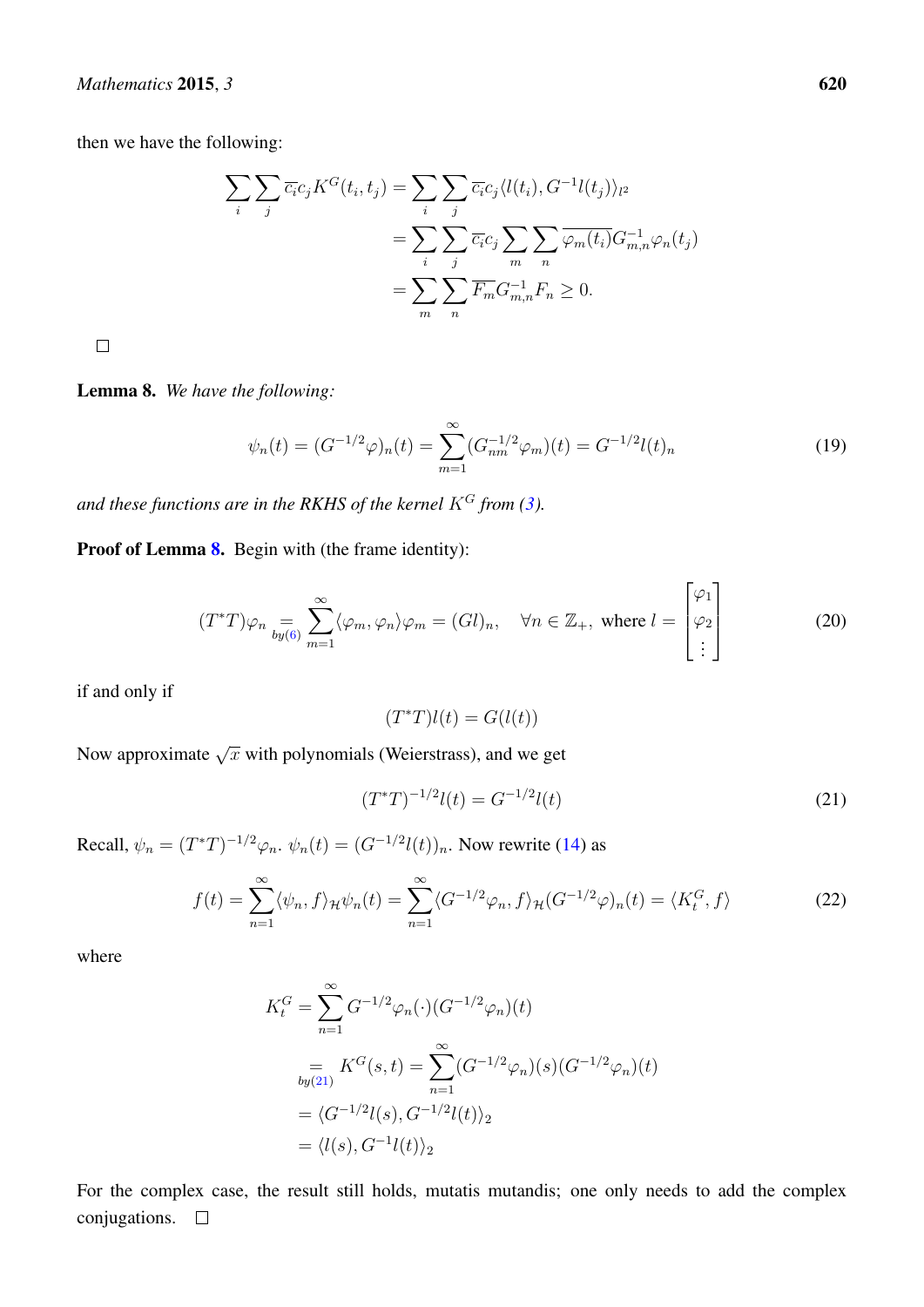Note that  $(22)$  is the reproducing property.

<span id="page-6-1"></span>**Corollary 9.** *The function*  $(\psi_n(t))$  *from* [\(19\)](#page-5-3) *in Lemma* [8](#page-5-0) *satisfy* 

<span id="page-6-2"></span>
$$
\sum_{n \in \mathbb{N}} \overline{\psi_n(s)} \psi_n(t) = K^G(s, t), \quad \forall (s, t) \in \Omega \times \Omega.
$$
 (23)

Proof of Corollary [9.](#page-6-1)

$$
LHS_{(23)} = \langle G^{-1/2}l(s), G^{-1/2}l(t)\rangle_2
$$
  
=  $\langle l(s), (G^{-1/2})^2l(t)\rangle_2$   
=  $\langle l(s), G^{-1}(l(t)), \rangle_2$   
=  $K^G(s, t)$ .

 $\Box$ 

<span id="page-6-0"></span>Lemma 10. *The following isometric property holds:*

$$
\left\| \sum_{n=1} c_n \varphi_n(\cdot) \right\|_{\mathcal{H}}^2 = \sum \sum c_m c_n \langle \varphi_n, \varphi_m \rangle_{\mathcal{H}}
$$
  
=  $c^T G c = \langle c, G c \rangle_2$   
=  $\langle c, TT^* c \rangle_2 = ||T^* c||_{\mathcal{H}}^2, \quad T^* c \in \mathcal{H}, \quad c \in l^2$ 

where  $T$  and  $T^*$  are the frame operators  $\mathcal{H} \xleftarrow{T^*} l^2$ , i.e.,  $Tf = (\langle \varphi_n, f \rangle_{\mathcal{H}})_n \in l^2$ 

**Corollary 11.** The Lax operator L satisfies  $Lf := \sum_n (T^{*-1}f)_n \varphi_n(\cdot)$ , for all  $f \in H$  and it is isometric  $H \rightarrow H$ .

The following partial converse holds to Corollary [9.](#page-6-1)

Let  $\mathcal{H}_{RK}(\Omega)$  be a reproducing kernel Hilbert space associated with a fixed kernel

$$
K:\Omega\times\Omega\to\mathbb{C}
$$

then a system

$$
\{\psi_n(\cdot)\}_{n\in\mathbb{N}}\subset\mathcal{H}_{RK}(\Omega)\tag{24}
$$

is a Parseval-frame in  $\mathcal{H}_{RK}(\Omega)$  if and only if

<span id="page-6-3"></span>
$$
\sum_{n \in \mathbb{N}} \psi_n(s) \overline{\psi_n(t)} = K(s, t)
$$
\n(25)

holds for all  $(s, t) \in \Omega \times \Omega$ ; with absolute convergence in [\(25\)](#page-6-3).

**Proof of Lemma [10.](#page-6-0)** The non-trivial part. Suppose a system of functions  $(\varphi_n(\cdot)) \subset \mathcal{H}_{RK}(\Omega)$  is given, and that it is a Parseval frame in  $\mathcal{H}_{RK}(\Omega)$ . Then for all  $f \in \mathcal{H}_{RK}(\Omega)$ , we have

<span id="page-6-4"></span>
$$
||f||_{RK}^2 = \sum_n |\langle \psi_n, f \rangle_{RK}|^2.
$$
 (26)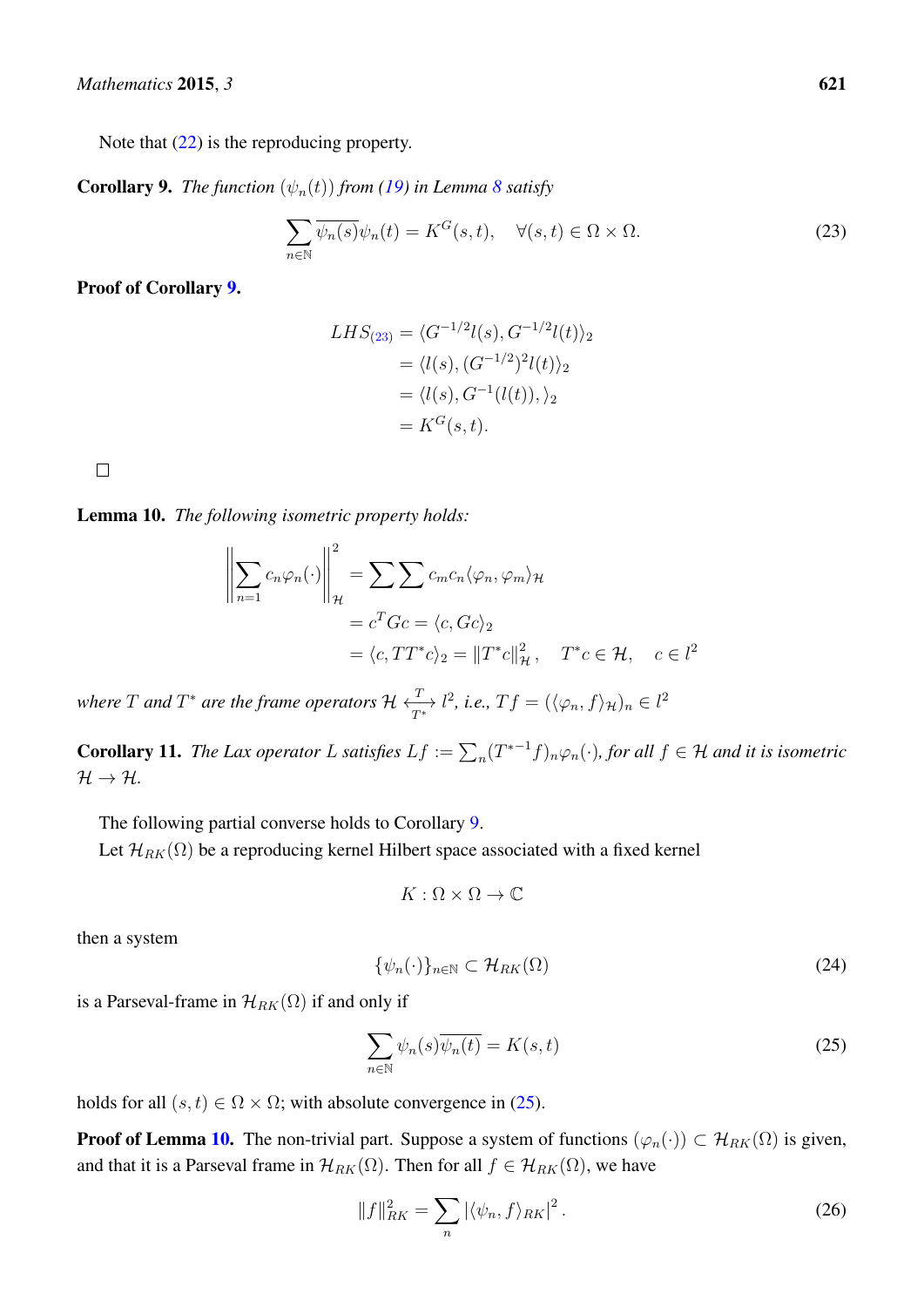Apply this to  $f_t = K(t, \cdot) \in \mathcal{H}_{RK}(\Omega)$ ; then by polarization of [\(26\)](#page-6-4), we get for all  $(s, t) \in \Omega \times \Omega$ ,

$$
K(s,t) = \langle K_s, K_t \rangle_{RK}
$$
  
=  $\sum_n \langle K_s, \psi_n \rangle_{RK} \langle \psi_n, K_t \rangle_{RK}$   
=  $\sum_{by(26)} \sum_n \psi_n(s) \overline{\psi_n(t)}$  by the reproducing property in RK

which is the desired conclusion in  $(25)$ .  $\Box$ 

**Example 1.** *In the theorem, we assume that the given Hilbert space* H *has a frame*  $\{\varphi_n\} \subset H$  *consisting of functions on a set*  $\Omega$ *. So this entails a lower, and an upper frame bound, i.e.,*  $0 < B_1 \leq B_2 < \infty$ *.* 

*The following example shows that the conclusion in the theorem is false if there is not a positive lower frame-bound.*

*Set*  $\mathcal{H} = L^2(0,1)$ ,  $\Omega = (0,1)$  *the open unit-inbound, and*  $\varphi_n(t) = t^n$ ,  $n \in \{0\} \cup \mathbb{N} = \mathbb{N}_0$ *. In this case, the Gramian*

$$
G_{nm} = \int_0^1 x^{n+m} dx = \frac{1}{n+m+1}
$$

*is the*  $\infty \times \infty$  *Hilbert matrix, see* ([\[10,](#page-9-7)[13,](#page-9-8)[14\]](#page-9-9)). In this case it is known that there is an upper frame *bound*  $B_2 = \pi$ *, i.e.,* 

$$
\sum_{n=0}^{\infty} \left| \int_0^1 f(x) x^n dx \right|^2 \le \pi \int_0^1 |f(x)|^2 dx
$$

*in fact, for the operator-norm, we have*

$$
||G||_{l^2 \to l^2} = \pi
$$

*but there is not a lower frame bound. Moreover,* G *define a selfadjoint operator in* l 2 (N0) *with spectrum*  $[0, \pi] =$  *the closed interval. This implies that there cannot be a positive lower frame-bound.* 

*Moreover, it is immediate by inspection that*  $\mathcal{H} = L^2(0, 1)$  *is not a RKHS.* 

#### <span id="page-7-0"></span>3. Frames and Gaussian Processes

In [\[2\]](#page-9-10) and [\[3\]](#page-9-11), it was shown that for every positive Borel measure  $\sigma$  on R such that

$$
\int_{\mathbb{R}} \frac{d\sigma(u)}{1+u^2} < \infty \tag{27}
$$

there is a unique (up to measure isomorphism) Gaussian proess  $X$  as follows:

(i)  $X = X_{\varphi}$  is indexed by the Schwartz-space  $S = S(\mathbb{R})$  of function  $\varphi$  on  $\mathbb{R}$ , i.e.,  $\varphi \in S \iff$  $\varphi \in \mathbb{C}^{\infty}$ , and for all  $N, M \in \mathbb{N}$  we have

$$
\max_{m \le M} \sup_{x \in \mathbb{R}} \left| x^N \left( \frac{\partial}{\partial x} \right)^m \varphi(x) \right| < \infty \tag{28}
$$

with  $\mathbb{E}(X_{\varphi}) = 0$ , and  $\mathbb{E}(X_{\varphi}^2) = \int_{\mathbb{R}} |\hat{\varphi}|^2 d\sigma$  for all  $\varphi \in \mathcal{S}$ .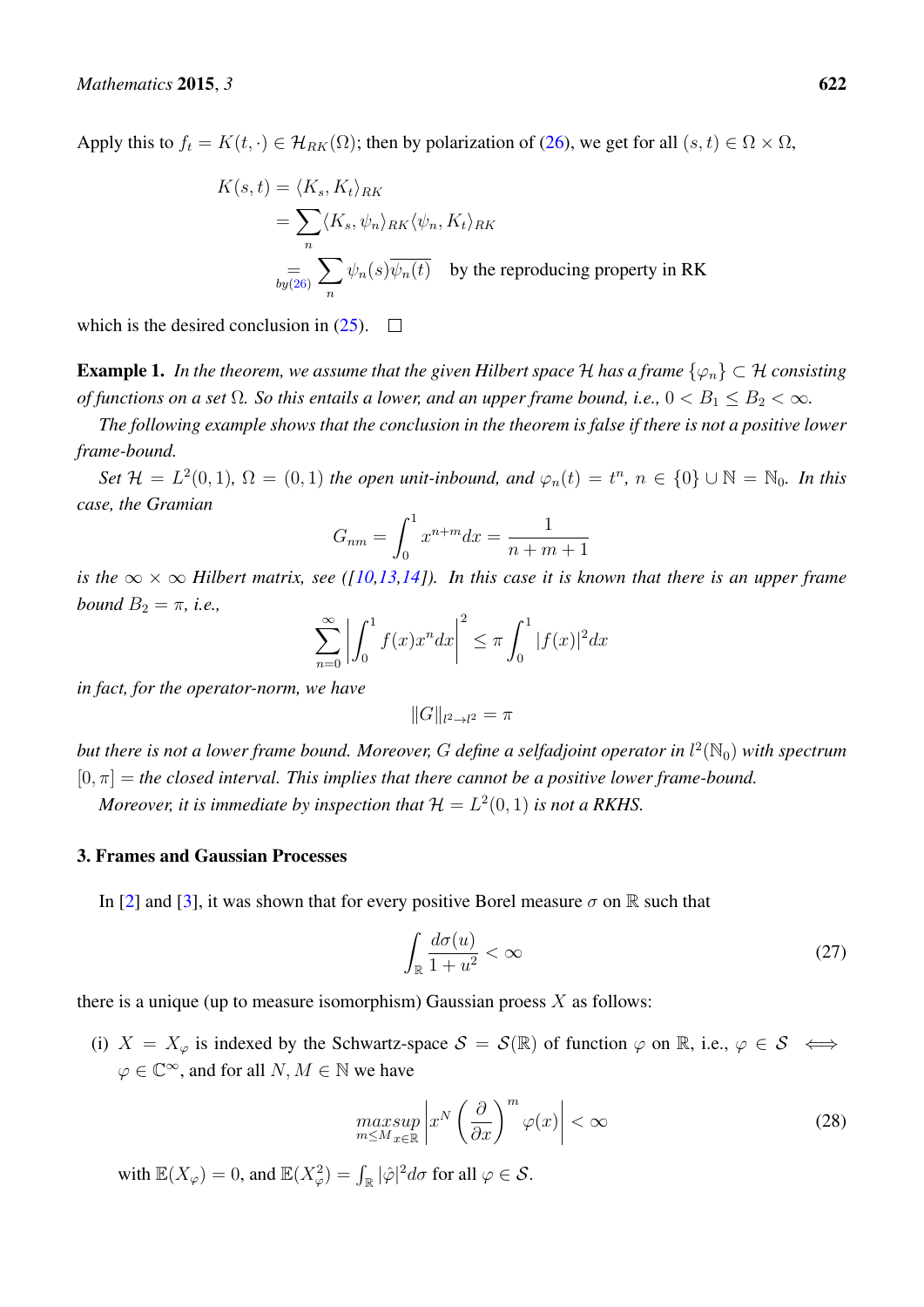(ii) Let  $\Omega := S'$  = the dual = the Schwartz space of all tempered distribution, then  $X_{\varphi}$  is defined on  $\mathcal{S}'$ , by

 $X_{\varphi}(w) = w(\varphi), \quad \varphi \in \mathcal{S}, \quad w \in \mathcal{S}'$ 

It is real valued Gaussian random variable.

- (iii) [\[2,](#page-9-10)[3\]](#page-9-11) there is a unique measure  $\mathbb{P} = \mathbb{P}_{\sigma}$  on S' such that
	- (a)  $X_{\varphi}$  is Gaussian for all  $\varphi \in \mathcal{S}$ ,
	- (b)

$$
\mathbb{E}(X_{\varphi}) = 0, \quad \text{and} \tag{29}
$$

<span id="page-8-4"></span>
$$
\mathbb{E}_{\sigma}(e^{iX_{\varphi}}) = \int_{\mathcal{S}'} e^{iX_{\varphi}} d\mathbb{P}_{\sigma} = e^{-\frac{1}{2}||\widehat{\varphi}||_{\sigma}^{2}} = e^{-\frac{1}{2}\int_{\mathbb{R}} |\widehat{\varphi}(u)|^{2} d\sigma(u)}
$$
(30)

where  $\hat{\varphi}$  = the Fourier transform,

$$
\widehat{\varphi}(u) = \int_{\mathbb{R}} e^{ixu} \varphi(x) dx \tag{31}
$$

<span id="page-8-0"></span>**Theorem 12.** Let  $\{f_n\}_{n\in\mathbb{N}}$  be a real-valued frame in  $L^2(\mathbb{R}, \sigma)$  (=  $\{f \text{ on } \mathbb{R}, \text{ such that } ||f||^2_{\sigma}$  :=  $\int_{\mathbb{R}} |f(u)|^2 d\sigma(u) < \infty$ }) with frame bounds a, b such that  $0 < a \leq b < \infty$ , so

<span id="page-8-2"></span>
$$
a\|f\|_{\sigma}^2 \le \sum_{n\in\mathbb{N}} \left| \int_{\mathbb{R}} f(u)f_n(u)d\sigma(u) \right|^2 \le b\|f\|_{\sigma}^2 \tag{32}
$$

Let  ${B_n}_{n\in\mathbb{N}}$  be a system of i.i.d. (independent identically distributed)  $N(0, 1)$  *Gaussian random variables on*  $(\Omega, \mathcal{F}, \mathbb{P}_{\sigma})$ *, and set* 

<span id="page-8-5"></span>
$$
Y_{\varphi}(\cdot) = \sum_{n \in \mathbb{N}} \langle f_n, \widehat{\varphi} \rangle_{L^2(\sigma)} B_n(\cdot), \quad (Karhunen-Lo\grave{e}ve)
$$
 (33)

*then*

<span id="page-8-1"></span>
$$
a \mathbb{E}_{\sigma} \left( |X_{\varphi}|^2 \right) \le \mathbb{E}_{\sigma} \left( |Y_{\varphi}|^2 \right) \le b \mathbb{E}_{\sigma} \left( |X_{\varphi}|^2 \right) \tag{34}
$$

**Proof of Theorem [12.](#page-8-0)** Using the i.i.d.  $N(0, 1)$  property of  ${B_n}_{n \in \mathbb{N}}$ , we get

$$
\mathbb{E}_{\sigma}\left(|Y_{\varphi}|^{2}\right) = \sum_{n \in \mathbb{N}} |\langle f_{n}, \widehat{\varphi} \rangle_{L^{2}(\sigma)}|^{2}
$$
\n(35)

The desired conclusion [\(34\)](#page-8-1) now follows from [\(32\)](#page-8-2) combined with

<span id="page-8-3"></span>
$$
\mathbb{E}_{\sigma}\left(|X_{\varphi}|^{2}\right) = ||\widehat{\varphi}||_{L^{2}(\sigma)}^{2}, \quad \text{see [2,3]}
$$
 (36)

while [\(36\)](#page-8-3) is immediate from [\(30\)](#page-8-4).  $\Box$ 

<span id="page-8-6"></span>**Corollary 13.** *The property for*  $\{Y_{\varphi}\}_{\varphi \in S}$  *in* [\(33\)](#page-8-5) agrees with  $\{X_{\varphi}\}_{\varphi \in S}$  *if and only if*  $\{f_n\}_{n \in \mathbb{N}}$  *is a Parseval frame in*  $L^2(\sigma)$ *.* 

**Proof of Corollary [13.](#page-8-6)** This follows from the Karhunen-Loève theorem; see [\[2](#page-9-10)[,3](#page-9-11)[,8](#page-9-12)[,9\]](#page-9-13).  $\Box$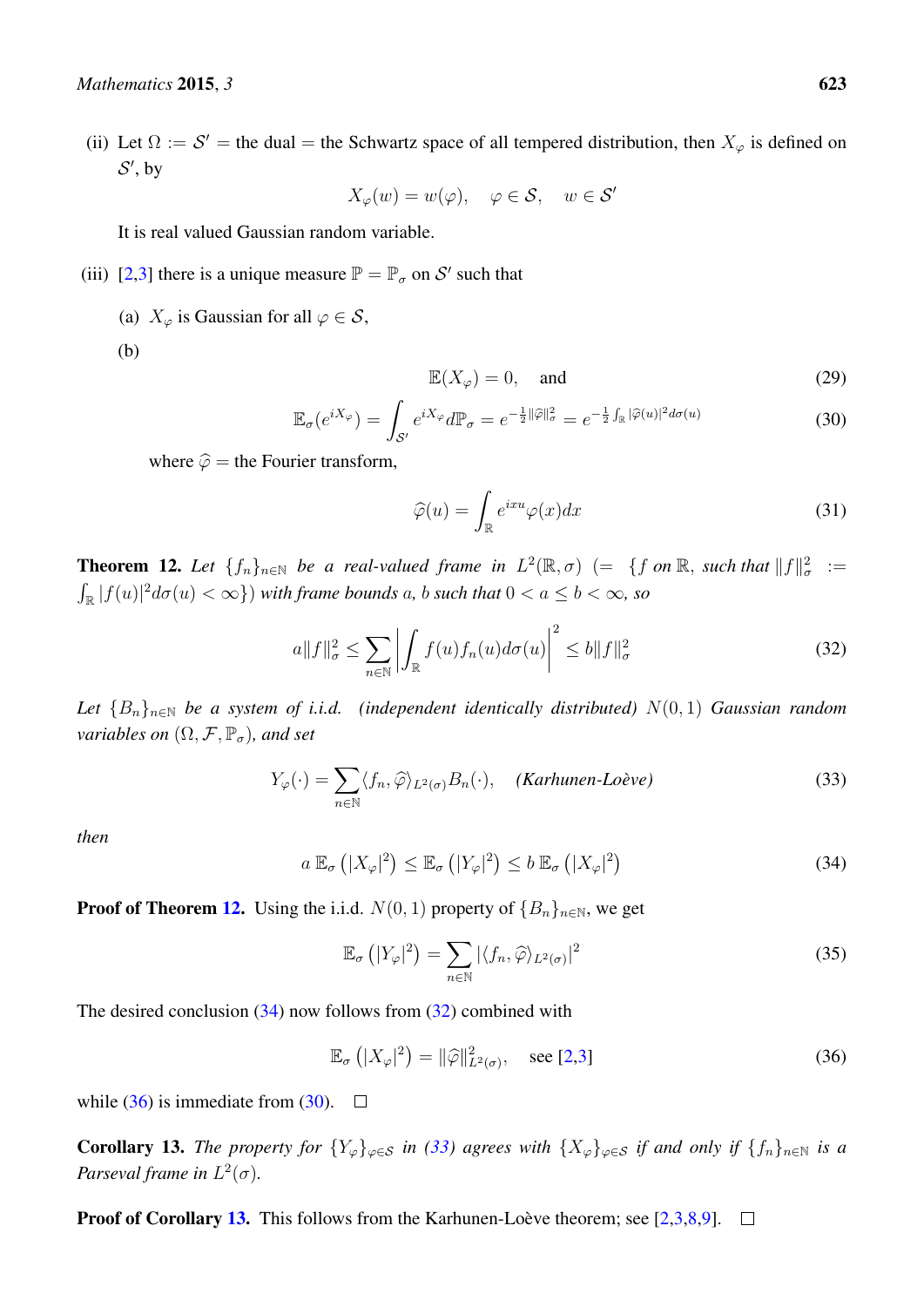#### Acknowledgments

The authors are please to acknowledge helpful discussions, both recent and not so recent, with John Benedetto, Ilwoo Cho, D. Dutkay, Keri Kornelson, Kathy Merrill, P. Muhly, Judy Packer, Erin Pearse, Steen Pedersen, Gabriel Picioroaga, Karen Shuman.

# Author Contributions

Palle E. T. Jorgensen and Myung-Sin Song discussed together and wrote the manuscript.

### Conflicts of Interest

The authors declare no conflict of interest.

# **References**

- <span id="page-9-0"></span>1. Arqub, O.A.; Al-Smadi, M.; Shawagfeh, N. Solving Fredholm integro-differential equations using reproducing kernel Hilbert space method. *Appl. Math. Comput.* 2013, *219*, 8938–8948.
- <span id="page-9-10"></span>2. Alpay, D.; Jorgensen, P. Stochastic processes induced by singular operators. *Numer. Funct. Anal. Optim.* 2012, *33*, 708–735.
- <span id="page-9-11"></span>3. Alpay, D.; Jorgensen, P.; Levanony, D. A class of Gaussian processes with fractional spectral measures. *J. Funct. Anal.* 2011, *261*, 507–541.
- <span id="page-9-1"></span>4. Aronszajn, N. Theory of reproducing kernels. *Trans. Am. Math. Soc.* 1950, *68*, 337–404.
- <span id="page-9-4"></span>5. Casazza, P.G.; Christensen, O. Frames containing a Riesz basis and preservation of this property under perturbations. *SIAM J. Math. Anal.* 1998, *29*, 266–278 (electronic).
- <span id="page-9-5"></span>6. Casazza, P.G.; Kutyniok, G. Frames of Subspaces. In *Wavelets, Frames and Operator Theory*; Amer. Math. Soc.: Providence, RI, USA, 2004; 345, pp. 87–113.
- <span id="page-9-2"></span>7. Han, D.; Wu, J.; Larson, D.; Li, P.; Mohapatra, R.N. Dilation of dual frame pairs in Hilbert C ∗ -modules. *Results Math.* 2013, *63*, 241–250.
- <span id="page-9-12"></span>8. Jorgensen, P.E.T.; Song, M.-S. Entropy encoding, hilbert space, and karhunen-loève transforms. *J. Math. Phys.* 2007, *48*, doi:10.1063/1.2793569.
- <span id="page-9-13"></span>9. Jorgensen, P.E.T.; Song, M.-S. An Extension of Wiener Integration with the Use of Operator Theory. *J. Math. Phys.* 2009, *50*, doi:10.1063/1.3196622.
- <span id="page-9-7"></span>10. Kato, T. On the Hilbert matrix. *Proc. Amer. Math. Soc.* 1957, *8*, 73–81.
- <span id="page-9-6"></span>11. Peter D. L. *Functional Analysis*; Pure and Applied Mathematics (New York) Wiley-Interscience (John Wiley & Sons): New York, NY, USA, 2002.
- <span id="page-9-3"></span>12. Nosedal-Sanchez, A.; Storlie, C.B.; Lee, T.C.M.; Christensen, R. Reproducing kernel Hilbert spaces for penalized regression: A tutorial. *Am. Stat.* 2012, *66*, 50–60.
- <span id="page-9-8"></span>13. Rosenblum, M. On the Hilbert matrix. II. *Proc. Am. Math. Soc.* 1958, *9*, 581–585.
- <span id="page-9-9"></span>14. Taussky, O. A remark concerning the characteristic roots of the finite segments of the Hilbert matrix. *Quart. J. Math. Oxford Ser.* 1949, *20*, 80–83.